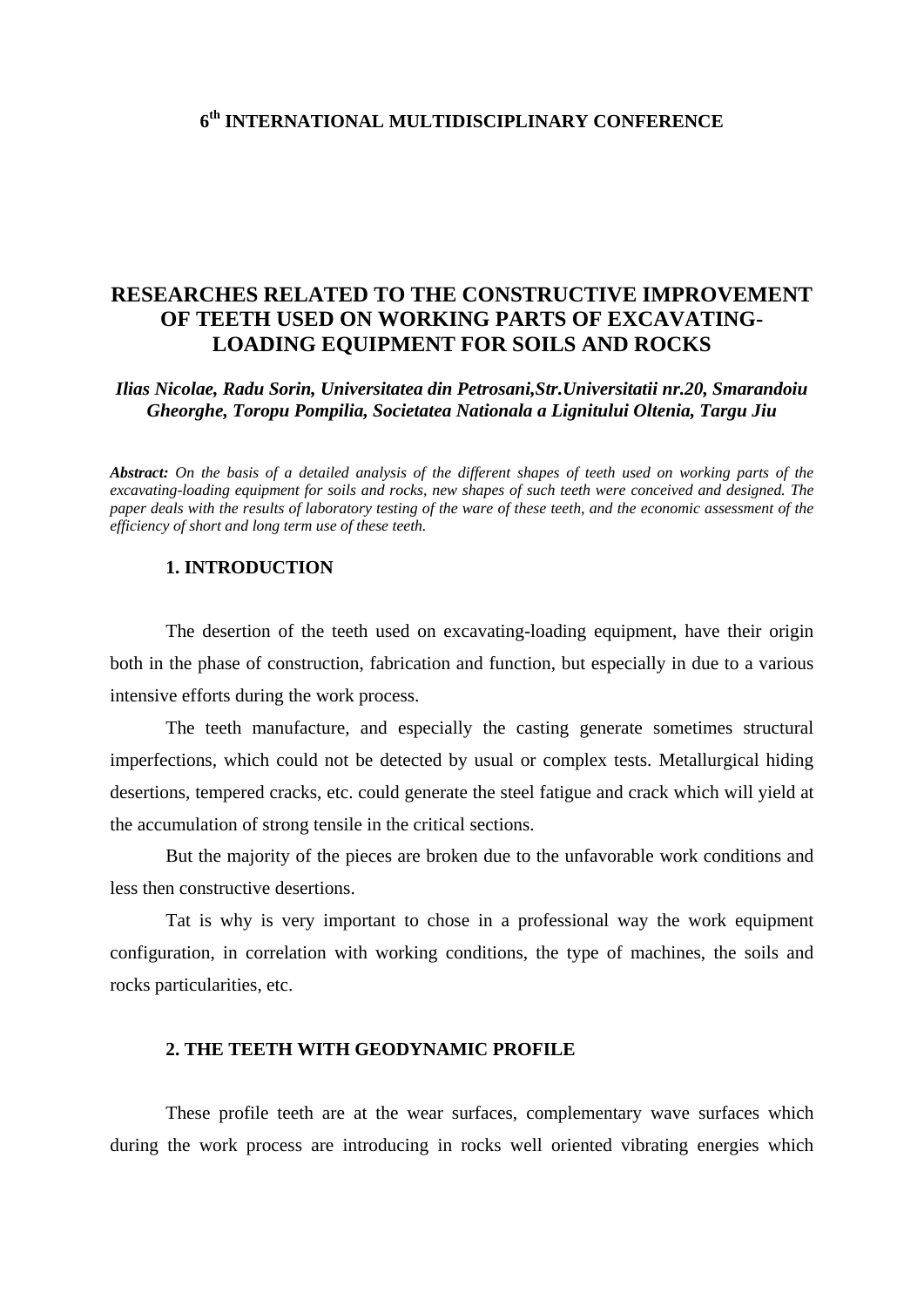produce rock excavation (fig.1). Are also moved neighbouring area which improve the next excavation step.

During the deep penetration of the teeth, the excavated material grains are detached and turned on the wave surfaces, replacing in this way the slide friction with the turned friction.

The geodynamic profile, have the advantage that both surfaces wear is uniform comparing with the traditional teeth were the wear intensity is 1:6. This thing permit a better and a long term function in report with the other teeth where the posterior surfaces are earlier weared.



Fig.1. The teeth with geodynamic profile

# **3. THE ORIGINAL TECHNICAL SOLUTIONS OF HARDENING ON SURFACE THROUGH WELDING OF EXECUTION ORGANS TEETH**

The hardening on surface through welding allow a significant extension of exploitation period for the pieces exposed at wear, with difference of excavating – loading machines rocks and soils.

 The most important conditions in obtaining such of results are the exactly identification of the dominant wear types and the most suitable selection of technology respectively of the consumables for the superficial hardening treatment of the surface.

 Considering that the dominant wear types, specifically on grabs teeth, are the abrasion and the impact, have proposed two hardening procedures, of ESAB inspiratory, of which materialization is possible through technologies and sedimentation materials from the same companies portofolio.

 The procedures assume the different welding methods for impact and abrasion, as determined factors, being fated to pre meet at the best efficiently the specific effects of these subversively phenomena.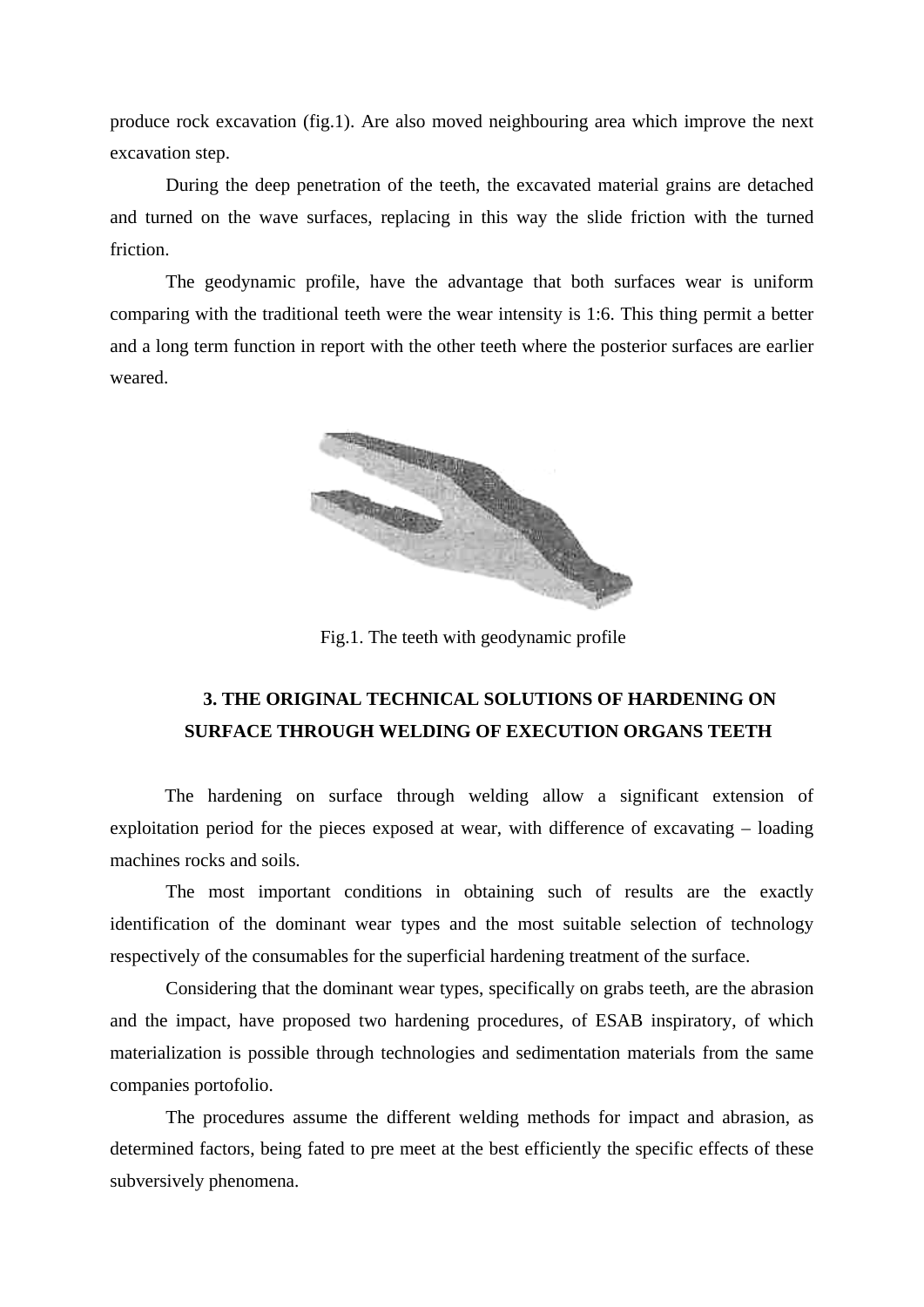

Fig. 2. The hardening on surface through welding of grabs teeth submitted to impact

 In figures 2 and A2 are presented the welding methods of the grabs teeth in wear case, having as preponderant factor the impact.

Usually, the grabs teeth that work at hard impact are made from manganese steels.

 For the teeth that work in rough materials, very rugose, as rocks and minerals of small dimensions, the hardening is made through sedimentation of cordons by longitudinal welding, very close on the active edges and faces altogether. (figure no. 2.A.1).

 If it has excavated and it has loaded pieces, bunches, big blocks, is sufficient the execution of some welding cordons, longitudinal, more distant, which don't allow the contact with the base material, more spineless than sedimental metal.(figure no 2.A.2).

 The heads and edges of the faces are also strengthened due to maintain much more the cutting and penetrable capacity.



B1 B2 Fig. 3. The hardening on surface through welding of grabs teeth submitted abrasion

 The teeth that work in abrasive environments, like sand, aggregate, salt, close-grained soils, are in general, built from weak alloy steels, hardened, but also from manganese steels that can be hardening like models presented previous.

The weak alloy steels are pre warm at approximate  $200^{\circ}$  C, when the manganese steels are welding cold.